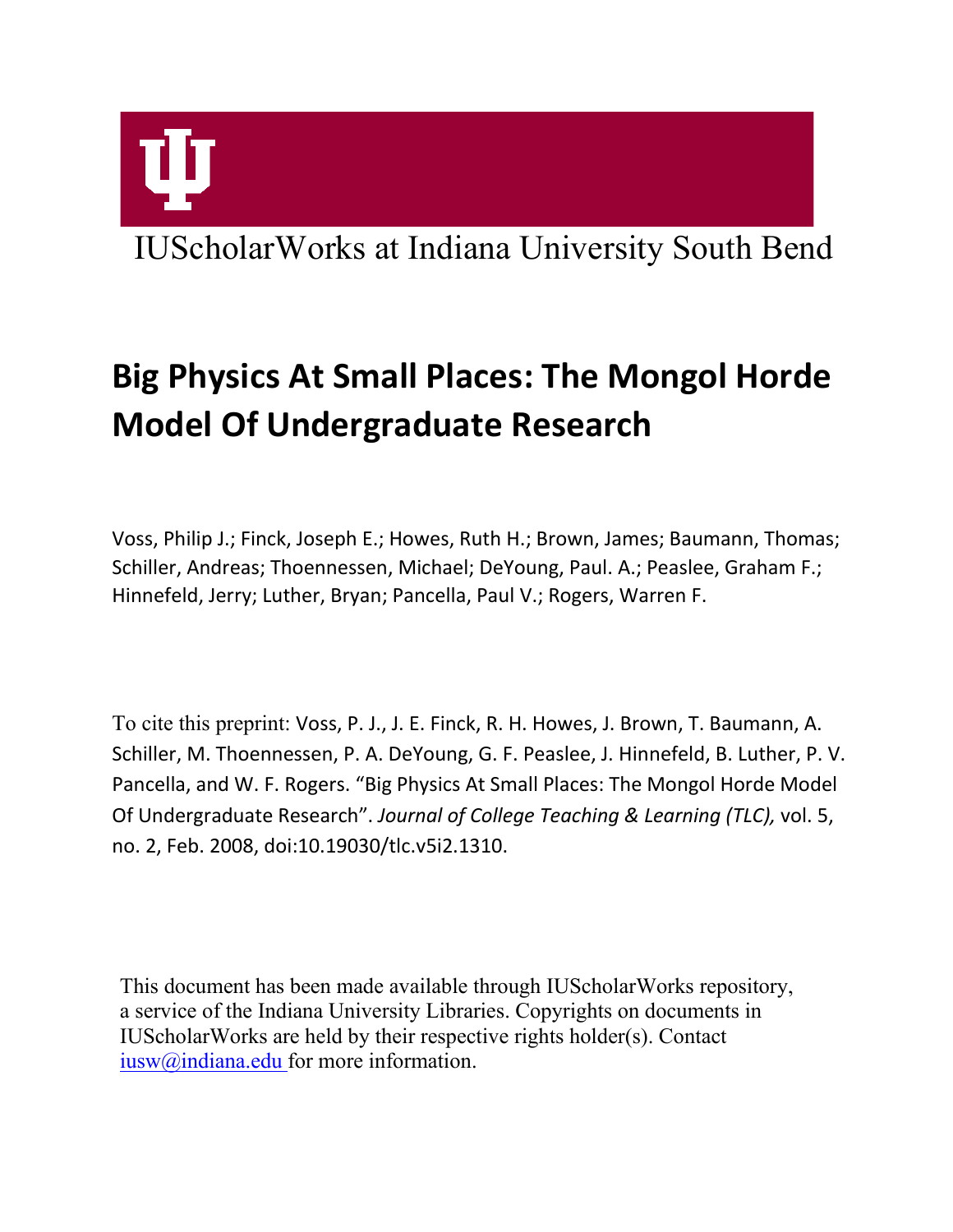# Big Physics At Small Places: The Mongol Horde Model Of Undergraduate Research

Philip J.Voss, Central Michigan University Joseph E. Finck, (Email: finck1je@cmich.edu), Central Michigan University Ruth H. Howes, Marquette University James Brown, Wabash College Thomas Baumann, National Superconducting Cyclotron Laboratory, Michigan State University Andreas Schiller, National Superconducting Cyclotron Laboratory, Michigan State University Michael Thoennessen, National Superconducting Cyclotron Laboratory, Michigan State University Paul A. DeYoung, Hope College Graham F. Peaslee, Hope College Jerry Hinnefeld, Indiana University South Bend Bryan Luther, Concordia College Paul V. Pancella, Western Michigan University Warren F. Rogers, Westmont College

#### **ABSTRACT**

*A model for engaging undergraduates in cutting-edge experimental nuclear physics research at a national user facility is discussed. Methods to involve students and examples of their success are presented.* 

## **INTRODUCTION**

aculty in all disciplines find themselves increasingly encouraged to involve undergraduates in research (Hilborn & Howes, 2003, Tobias, 1992, National ScienceBoard, 2003). They know of many bright, motivated students who expect more than lectures and laboratories from their college experience. Faculty in all disciplines find themselves increasingly encouraged to involve undergraduates in research (Hilborn & Howes, 2003, Tobias, 1992, National ScienceBoard, 2003). They know of many bright, motivated s feel the pressure from department chairs and college deans to pursue this worthwhile academic endeavor. Faculty are enticed by rewards from the university and support from funding agencies. Generally, faculty embrace these opportunities and demands. However, not all research activities are easily adaptable to undergraduate students. This is particularly true for the most expensive and long-term research projects, called "big physics," which are done by large multi-institution collaborations.

 There are challenges associated with the involvement of undergraduate students in "big physics." The time scale for large physics experiments, from proposal through publication, is often four years or more. Large facilities generally support ongoing experimental programs encompassing many individual experiments that explore a physical question over several years. In stark contrast, undergraduate physics students seldom begin participating in research before their sophomore year. Additionally, the analyses tasks are complex and must be carefully coordinated and the results have to be fully verifiable.

One approach to overcoming this challenge is the Research Experiences for Undergraduates (REU) funded by the National Science Foundation (NSF) and similar programs sponsored by other federal agencies. Undergraduates conduct research projects during the summer when they are free from classes and other on-campus responsibilities. They are paid a stipend so that they can afford to forgo a summer job, and they carry the excitement of a summer research experience back to their home departments. The model has been extremely successful and has provided lifechanging experiences for many physics students. For example, in FY 2003, the NSF Division of Mathematics and Physical Sciences requested \$22.46 million to support REU sites and supplements to individual investigators for undergraduate students (NSF, 2003). The Physics Division alone supports about 50 REU sites that impact several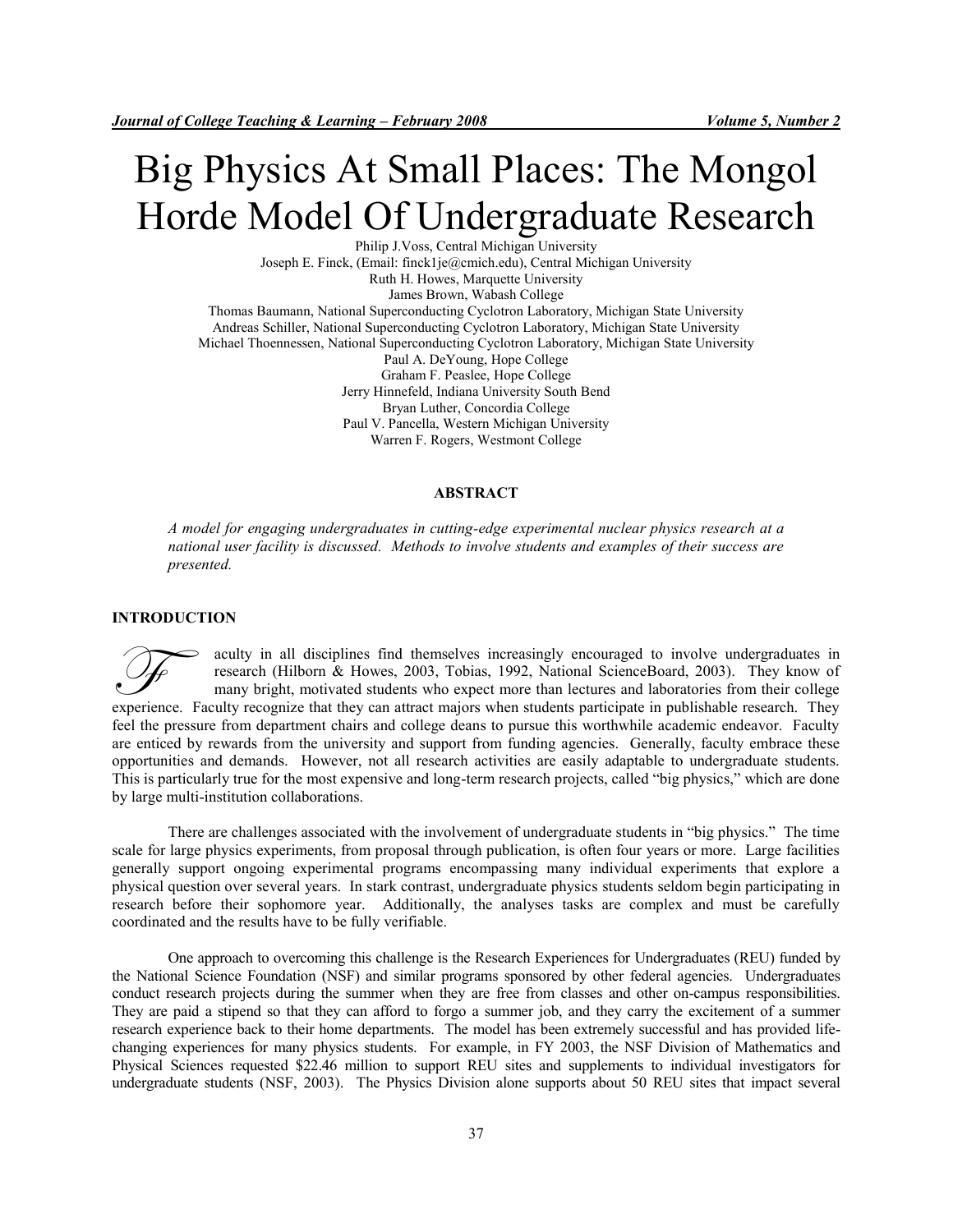hundred undergraduates annually (NSF, 2007). Yet the advantage of the summer programs can also be a drawback. The students get only a glimpse of real research and after the summer return to their home institutions with limited opportunities for further involvement. This model for undergraduate research also does little for the faculty at the student's home institution. Certainly, students and their home institutions would benefit more from an experience over an extended period of time.

In a recent article in *The Chronicle of Higher Education* (Zimmer, 2007) Marc Zimmer examines the traditional research groups at universities and compares them to complex military operations. The research done is expensive and involves large numbers of specialized troops (post docs and graduate students). There is pressure to publish to sustain the personnel in the group and to attract external support. In this environment it is difficult to give undergraduates meaningful research projects. Zimmer proposes another model which he calls Guerrilla Puzzling:

*In contrast, undergraduate projects can be more like guerilla attacks. They can concentrate on one aspect of a puzzle and be done in one or two summers; the average grant for such a projects is less than \$25,000. If they do not produce results, they do not make the professor less likely to get future grants, but they do not harm the undergraduates' chances of finding employment or getting into graduate or medical school. Therefore the professor can take more risks.* 

Guerrilla Puzzling is certainly a valid model for undergraduate research but we propose a second model which we call the Mongol Horde model. It has demonstrated success and advantages for students, faculty, and institutions. Mongol Hordes do science as a team. Faculty (Mongols) and undergraduate students (the horde) work together in relative isolation. They come together for short campaigns (called experiments) at a large national user facility. The spoils of this raid (event-mode data) are divvied up and carried off to the individual gers (home institutions) for enjoyment (data analysis and modeling) during the long winters (academic years). Of course, today the horde can make use of technology to stay connected, coordinate all the efforts, and provide assistance to one another when problems arise.

Science in the Mongol Horde model is located primarily in undergraduate departments working in close collaboration with a research university that houses a large experimental user facility. There are no lone researchers because all faculty and students are members of the horde. This is a significant advantage over Guerrilla Puzzling where each professor is working alone on an outpost of a scientific discipline. The Mongol Horde also offers students with jobs and/or family responsibilities that tie them to the location of their home institutions the opportunity to participate in undergraduate research. Each campus unit participates in a large and important mainstream project in science. Undergraduates have the opportunity to work with post docs and graduate students who teach them science while providing important role models.

| Central Michigan University       | Mount Pleasant, Michigan  |
|-----------------------------------|---------------------------|
| Concordia College                 | Moorhead, Minnesota       |
| Florida State University          | Tallahassee, Florida      |
| Hope College                      | Holland, Michigan         |
| Indiana University South Bend     | South Bend, Indiana       |
| Marquette University <sup>a</sup> | Milwaukee, Wisconsin      |
| Michigan State University         | East Lansing, Michigan    |
| Wabash College <sup>b</sup>       | Crawfordsville, Indiana   |
| Western Michigan University       | Kalamazoo, Michigan       |
| Westmont College                  | Santa Barbara, California |

<sup>a</sup>Original work done at Ball State University, Muncie, Indiana

<sup>b</sup>Original work done at Millikin University, Decatur, Illinois

One such horde is the Modular Neutron Array (MoNA) collaboration. The MoNA collaboration is a group of faculty, staff scientists, post docs, graduate students and undergraduate students working together with Michigan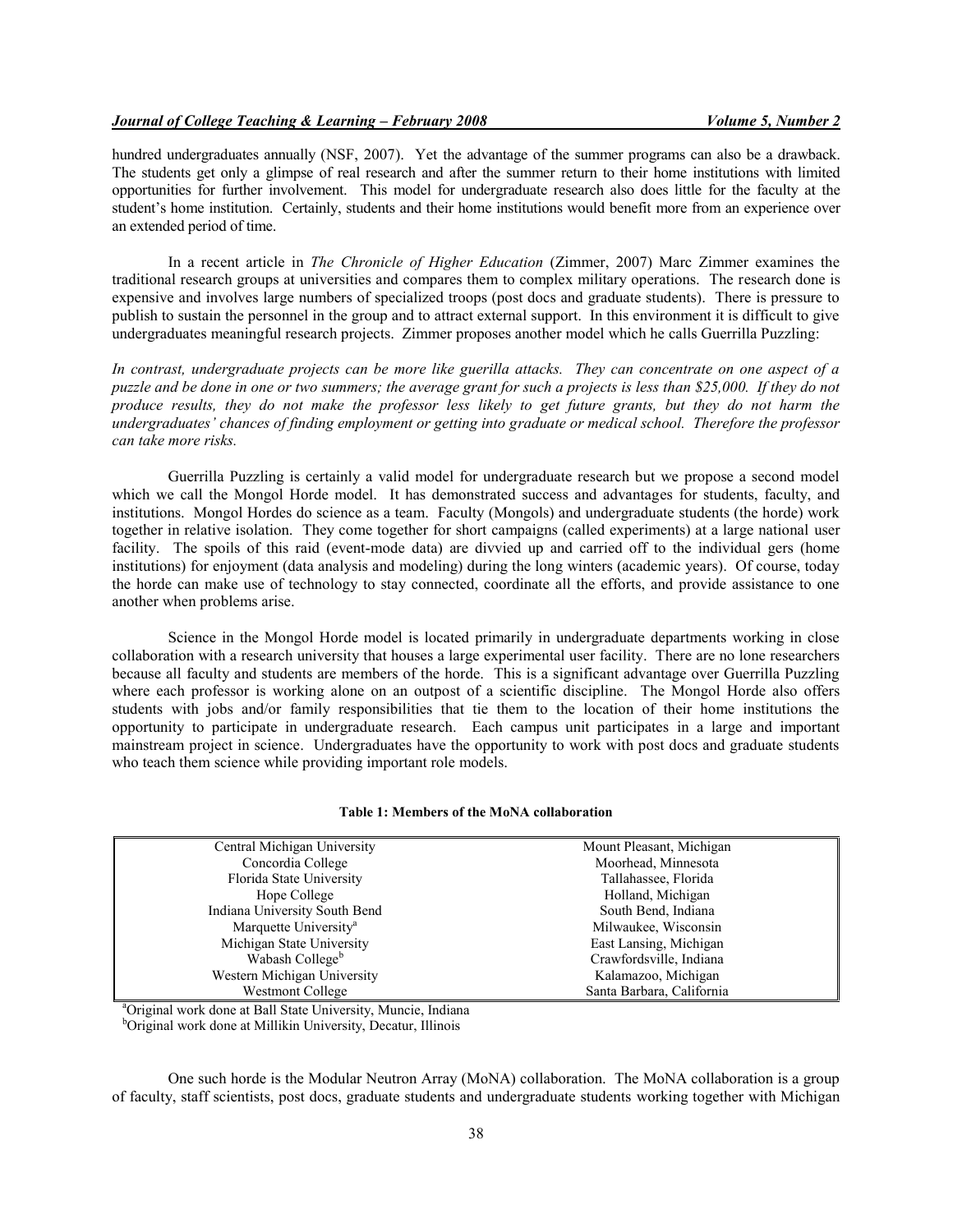# *Journal of College Teaching & Learning – February 2008 Volume 5, Number 2*

State University and Florida State University to conduct research at the newly upgraded Coupled Cyclotron Facility at the National Superconducting Cyclotron Laboratory (NSCL) at Michigan State University (Marti et al., 2001 and Morrissey et al., 2003). Members of the collaboration are listed in Table 1. They are located across the country and stay connected through weekly video conferences that facilitate insightful discussions and useful instructions. During actual experiments at the NSCL, the horde converges to work in a coordinated and efficient manner, a direct benefit of these video conferences. While one may be skeptical about the role of undergraduates in such a group, our students have successfully constructed and calibrated portions of a one million dollar neutron detector (Howes et al., 2005), taken shifts during experiments, assumed primary responsibility for data analysis, performed simulations, and presented results. Clearly, our Mongol Horde model offers students an all-encompassing research experience and enables smaller undergraduate institutions to avoid isolation. It provides opportunities that transcend the traditional short REU experience while still embracing that level of involvement when appropriate. It also gives the NSCL the opportunity to train future nuclear physicists, recruit potential graduate students, and tap into a source of young, enthusiastic and intelligent labor.

#### **SCIENTIFIC OVERVIEW**

The collaboration studies unbound states in nuclei with half-lives of the order of zeptoseconds  $(10^{-21}s)$ which are produced with the Coupled Cyclotron Facility at the NSCL. The neutrons that MoNA detects come from the breakup of these nuclei which are produced when a rare isotope beam strikes a target placed upstream from the neutron detector. MoNA is designed for the detection of high-energy neutrons (100-200 MeV) and it measures both the velocity and direction of the neutrons leaving the target. Even though the neutrons are moving at about half of the speed of light, MoNA is designed so that it is able to detect 70% of all neutrons that reach it (Baumann et al., 2003). The Sweeper, a powerful superconducting dipole magnet constructed at Florida State University (Zeller et al., 2000 and Toth et al., 2002), is placed between the target and MoNA. It deflects all charged particles that would otherwise interfere with the measurement of the neutrons into an independent set of detectors which can identify them. A schematic layout of the Sweeper-MoNA setup is shown in Figure 1.



**Figure 1: Schematic layout of the Sweeper-MoNA setup** 

Since neutrons are not charged, they cannot be directly detected. Instead, reliable neutron detection relies on observing the results when neutrons interact with a nucleus, such as scattering off it. The recoiling charged nucleus from the collision excites atoms as it moves through matter. The excited atoms give off light as they relax. This process is called scintillation, and it occurs in the active detector material that MoNA utilizes. Because of the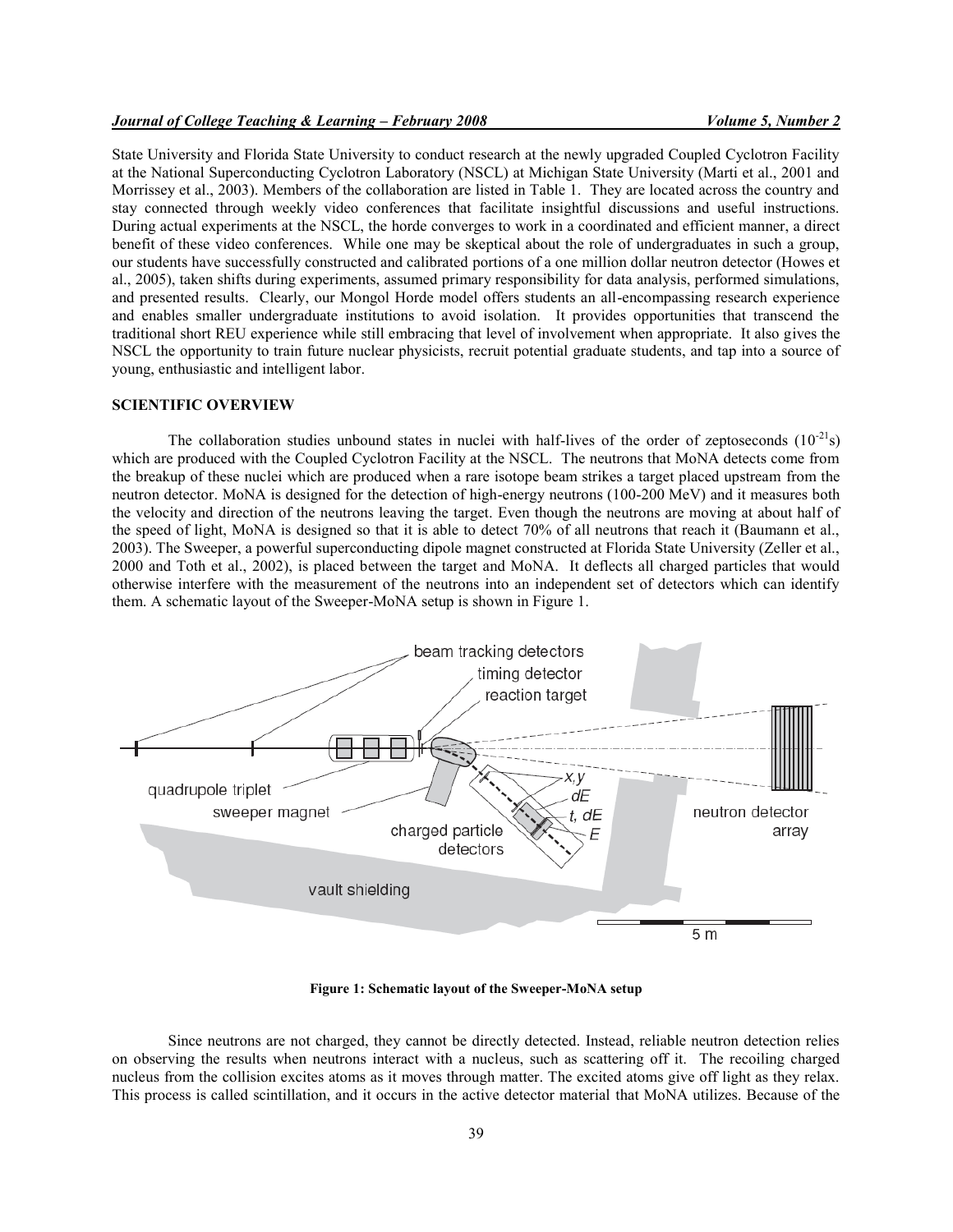relatively long distance the neutron will travel in matter before it scatters, an efficient neutron detector requires a large volume of detector material. Because their mass is close to the mass of the neutron, protons are especially effective at absorbing energy when they scatter neutrons. MoNA is therefore made from materials containing a high proportion of hydrogen.

The MoNA detector is shown in Figure 2. It consists of 144 individual bars of clear plastic scintillating material. The bars are stacked 16 high and 9 deep to form a large array. Each bar measures  $10\times10$  cm<sup>2</sup> and is 2 m wide. The ends of each detector bar are equipped with photo-multipliers that are able to detect the faint scintillation light, convert the light to an electrical signal, and amplify its intensity by a factor of 30 million. The MoNA electronics enables us to determine within a few centimeters the position of the light emission along the bar. This is done by measuring the time difference of the signals arriving at the left and right photo-multipliers. This time difference has to be known to within 250 picoseconds. With this precise timing information, we also can calculate the velocity of the neutrons by their flight time from the target to the detector. Detailed descriptions of the construction and capabilities of the MoNA detector have been published (Luther et al., 2003 and Baumann et al., 2005).



**Figure 2: The MoNA detector array in its current configuration** 

The information we get from MoNA will enable us to build a picture of the interior of rare neutron-rich nuclei. Learning about these nuclei will give us a deeper understanding of their structure and the detailed operation of the nuclear force. It will also provide answers to astrophysical questions, since rare neutron-rich nuclei play a key role in the synthesis of the heavy elements and help drive tremendous stellar processes such as supernovae explosions and x-ray bursts. The exploration of the limits of stability and the observation of new phenomena in nuclei far from stability has been identified as one of the key science goals in nuclear physics (National Research Council, 2007).

#### **INVOLVING UNDERGRADUATES FROM CONSTRUCTION TO PRODUCTION**

Each of the collaboration's founding undergraduate institutions procured funding and then assembled, calibrated, and tested sixteen scintillation bars. The final construction and testing was completed at the NSCL in 2003. Since then, MoNA has been utilized extensively, including three thesis experiments for graduate students. Undergraduates have now participated not only in the construction and calibration of the detector, but also in preliminary runs and several experiments. Students involved in the construction and early experiments have now graduated. Thus, in order for the consortium of undergraduate universities to stay active in the MoNA collaboration,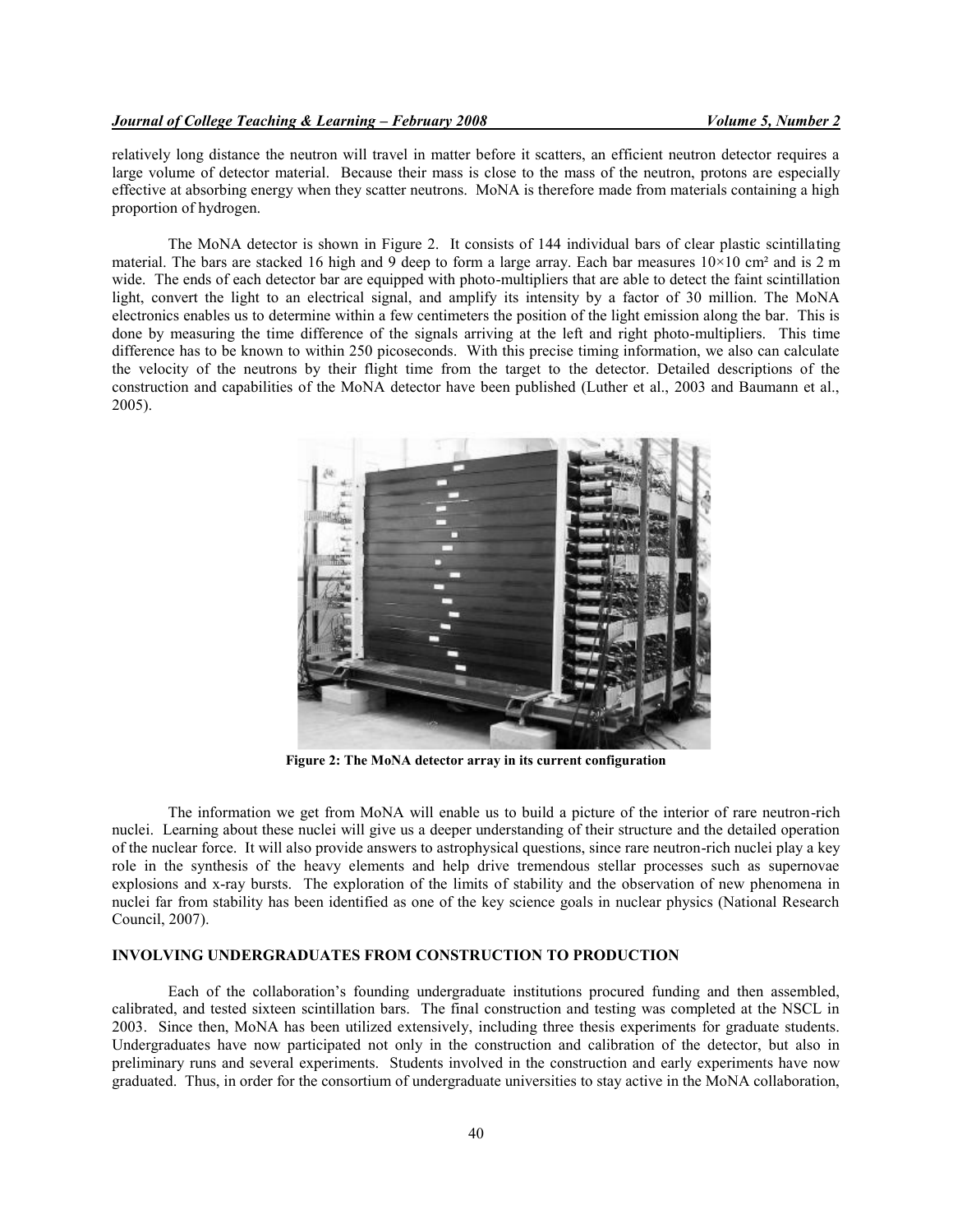it has become necessary to train a second and third generation of undergraduate physics students to participate effectively in experiments and data analysis.

 New generations of undergraduate researchers must be incorporated into the MoNA collaboration as early as possible in their academic careers. To do this efficiently, they must be rapidly acclimated to the equipment, procedures, and skills necessary for experimental involvement. Additionally, it is not sufficient to just teach the skills but the students deserve to understand the physics being studied as well. Facilitating such incorporation and acclimation poses major challenges. To address these challenges, the MoNA collaboration has created intensive summer training sessions designed for undergraduates, included the students in annual collaboration meetings, employed information technology to bring the distant undergraduate students together, and provided help and support to each others' students. Of course, given that the collaboration is a true horde, each mentor trains and prepares their students with variations on these common features.

#### **Intensive Summer Sesssions**

 The first MoNA Summer Session in 2003 included formal presentations and mini-lectures on the experimental details and pertinent background material such as radioactive beam production, laboratory safety, and experimental electronics. The collaborator's undergraduate professors and NSCL staff shared these duties. Each morning a different topic would be discussed and then the students were put to work throughout the afternoon finishing preparations, calibrating detectors, and testing components. This intense and rigorous training period lasted for two weeks and culminated with MoNA's first complete test run during the third week. At the end of the Summer Session, the students returned to their summer obligations or began analyzing the data from the test run. In subsequent years this training has continued, but the time dedicated has not always been the full three weeks, depending on the amount of prior experience and the amount of individual training done at the home institutions.

 The MoNA Summer Session differs dramatically from the traditional REU experience. The intense three week instructional period facilitates the rapid transition the students must make from the classroom to the large-scale experimental facility at Michigan State University. Students were introduced to both the broad topics necessary to give a proper physics context for the MoNA project (beam production and fragmentation) and the more focused topics required to function at a collaborative level during experiments (data acquisition and analysis software). And, though the length and nature of an REU experience would instill a greater depth of understanding in a specific area, the MoNA Summer Session provided the students with a broad introduction to "big physics," enabling them to return during the school year or following summer to continue participating in the collaboration.

 The benefits of the MoNA Summer Session and subsequent long-term involvement in the collaboration may best be seen from a student's perspective. The following is a student's reflection on his experience with MoNA, which began with the first Summer Session in 2003 and continued through the rest of his undergraduate career at Central Michigan University:

*The clear-cut advantage of the MoNA Summer Session was its rigor and brevity. I learned an incredible amount in a short time, without worrying about spending an entire summer involved with a branch of physics I may or may not find enjoyable. Yet despite its brevity, the Session proffered my first glimpse into the true profession of an experimentalist. I quickly realized that learning and discovery is not relegated to the repetitiveness of the lecture hall and the carefully crafted introductory laboratory experiments. Three weeks was ample time to affirm or redirect one's career interests, test the waters of research, and build beneficial relationships. And, in direct contrast to traditional REU programs, a student who decided his or her interests lie elsewhere would not leave with a sense of valuable time wasted, but of valuable experience gained.* 

*In my case, the MoNA Summer Session piqued my interest in experimental nuclear physics. With the appropriate training under my belt, I was well prepared for continued involvement in the collaboration. I returned the following summer and again in the spring of my senior year to take shifts during experiments and participated in the collaboration's annual conference on Beaver Island. My involvement with MoNA helped develop me into a reliable undergraduate experimenter. And, with an appropriate outlet to put into practice what I learned in lecture, I became a more motivated student, eager to a gain deeper understanding of the discipline as a whole.*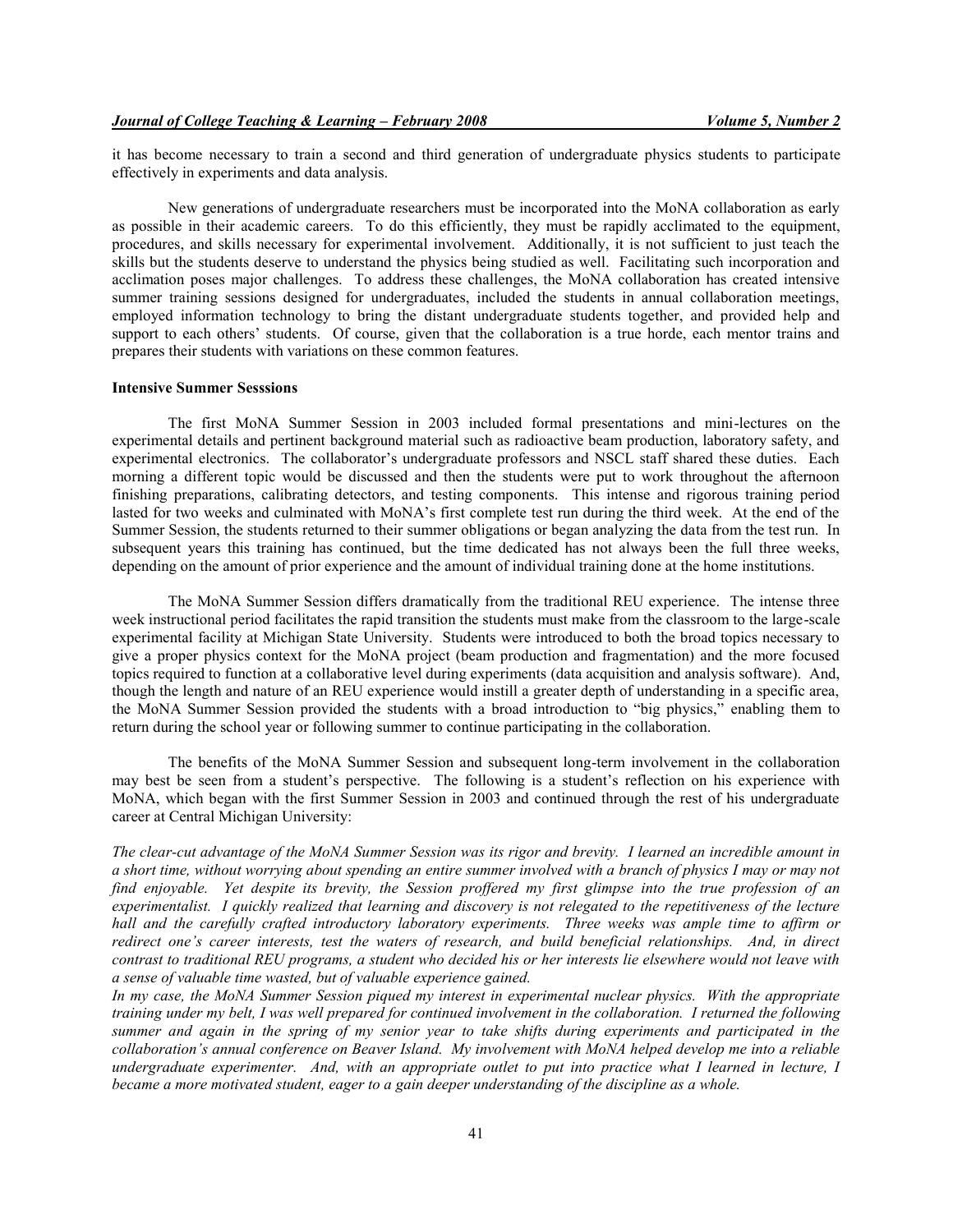## *Journal of College Teaching & Learning – February 2008 Volume 5, Number 2*

*By far, the biggest impacts of my participation in the first MoNA Summer Session were the introduction to research at a world-class facility and the invaluable network of professors, faculty, and students from institutions across the nation that I acquired. Working with professors and faculty from other institutions, especially prospective graduate schools, allowed me to make connections and develop professional relationships, giving me an edge over other graduate school applicants of similar academic merit. One of the most valuable connections I made was with current graduate students at the NSCL, whose insights and advice helped me create a strong graduate school application and provided hints on how to survive the demands of graduate coursework and research. Indeed, the academic and personal discovery resulting from the MoNA Summer Session proved vital as I prepared to transition from my undergraduate career to graduate studies in nuclear physics.* 

# **Summer Meetings At Beaver Island**

Near the end of each summer, the MoNA collaboration holds a retreat at the Central Michigan Biological Station on Beaver Island, located in the northern tip of Lake Michigan. Faculty and students participate in this annual gathering to write papers, discuss analysis, develop proposals for experiments and external support, and plan for the year ahead. With the facility located on fourteen hundred feet of Lake Michigan sand beach, this picturesque setting advances the team spirit of the collaboration and is an effective recruiting tool that helps tackle the collaboration's need to continually bring in new students. The remote locale is free of distraction and the yearly event has been very productive.

Student involvement in the meeting is exceptionally beneficial. They are given the chance to gain more insight into the physics that is being studied. There is discussion of data reduction, analyses, and results that may even be their work. There are presentations that are general in nature and future experiments are discussed. The students have the opportunity to learn the planning that goes into experiments and to see the big picture. They are also involved in writing and editing during this meeting. In addition, the faculty benefit from a dedicated time to write and a time to build good working relations with those that most of the year are only a voice and a small picture during video conferences.

## **Video Conferencing**

At the 2005 Beaver Island retreat a proposal was developed and subsequently received funding of \$50,000 from the Research Excellence Fund of Michigan to purchase digital video-conferencing equipment. In addition to the specific needs of the MoNA collaboration that this hardware has addressed, the video-conferencing infrastructure offers substantial benefits to individual student and faculty participants at the member undergraduate institutions, to these institutions themselves, to the collaboration, and to the broader profession.

 The equipment allows undergraduate students to participate in the real-time acquisition and off-line analysis of data. This novel remote approach to doing physics gives students the opportunity to participate directly in MoNA experiments regardless of semester commitments and travel constraints. The digital video conferencing system also allows faculty and students to have regular group, sub-group, and point-to-point meetings where preexperiment planning is discussed and post-experimental data analysis is coordinated. Furthermore, the system is used for training, educating and motivating new students, as well as fostering a continued sense of involvement and importance in more experienced students. Lastly, the video aspects, rather that just phone conference, facilitate what is at some level a social endeavor. Seeing colleagues fosters the connections, respect, and friendships that help keep everyone enthused, active, and accountable.

# **Faculty Involvement**

 The commitment of those at the NSCL and the particular undergraduate mentors is essential to the success of the research and the model. The video conferencing described above provides the means to an end but without committed people, there would be little success. In the Mongol Horde model, one can rely on someone to maintain the analysis computer server, while that person can rely on someone when there are questions about particular detector subsystems. A mentor trying to teach a student about the analysis system can count on help from others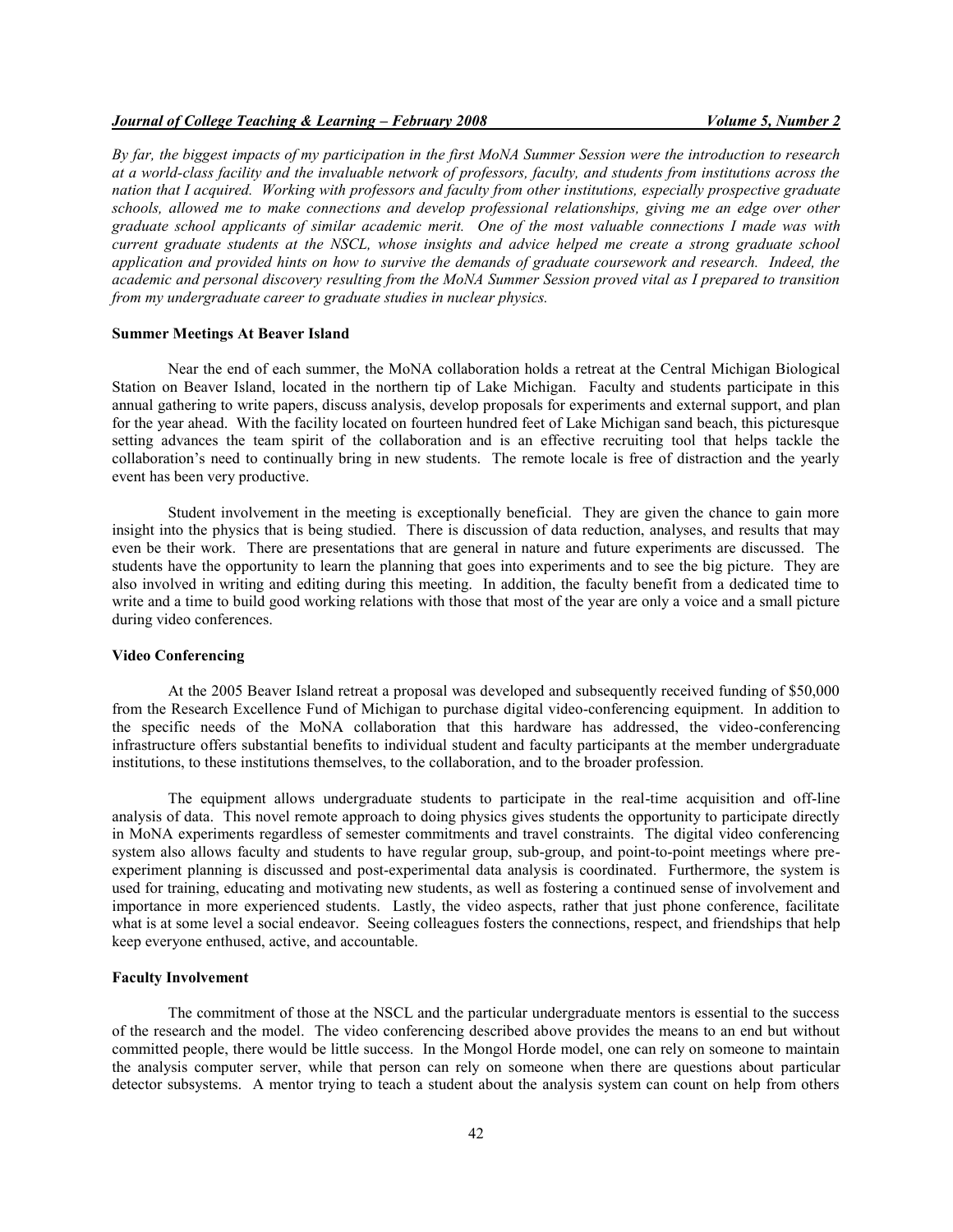when things don't work as expected. The review of the student work by veteran researchers and the cross checking of results at different institutions insures reliable results.

#### **DISTRIBUTED ANALYSIS AND FRAGMENTATION STUDIES**

A key feature of our Mongol Horde is our emphasis and insistence on undergraduate participation in data analysis. This is the ultimate in going beyond the typical 10 week summer REU program. To facilitate this emphasis, the collaboration employs a large server at Indiana University South Bend to house analysis codes and the large data files. This frees every undergraduate institution from having to maintain the complicated codes and allows the undergraduate researcher to work in a variety of meaningful ways. For instance, with the help and guidance of their mentor and the collaboration, students may be given primary responsibility for particular pieces of the analysis. In another mode, students may work with more senior researchers where they provide hours on task and have a good overview of the experiment but do not have the ultimate responsibility for the results. Some collaboration members have undertaken the difficult work of improving the analysis algorithms. Still other undergraduate students with limited time can participate by working on very focused aspects such as the calibration of a single detector subsystem, code checking, or validation of the work of others. Students have also developed routines for use of MoNA during offline periods to monitor cosmic muon flux over time, and to image its flux distribution over a wide angular range in the sky.

We are able to involve undergraduate students in this variety of ways because we have the tradition of expecting such work from our students and because of the collaboration infrastructure. It would be difficult for single researchers from a primarily undergraduate institution to work successfully with their students on the analysis of such measurements in isolation. It is crucial that those involved can participate in regular video-conferences where recent results and problems are discussed with others also working on the same experiment or related analyses. The expertise that comes to the table in this fashion makes the group effort very strong. Giving the students responsibility for the analysis in these ways additionally results in increased effectiveness during the actual experiments.

## **EVIDENCE OF SUCCESS**

In its six years of existence, 62 undergraduate students (11 of them women) from 11 different colleges and universities have been actively involved in building, testing, and operating the MoNA detector. Of the 44 MoNA students who have received undergraduate degrees, 16 are currently in graduate school in physics. Four of them are studying nuclear physics (three of them at the NSCL). Six of them have gone on to graduate school in engineering or chemistry, one of them in nuclear engineering, and three of them are pursuing careers as high school teachers. The other students for which we have records are pursuing a wide variety of careers including several with jobs in industry, one who is in the Peace Corps, and one who is seeking success as an opera singer.

These diverse undergraduate students have worked with one another in assembling and testing MoNA and in operating it during experimental runs. They have pulled shifts and put in the long hours that are characteristic of work in experimental nuclear physics. The graduate students and post docs at the NSCL provided approachable role models for them, and they felt free to ask questions of any of the faculty members in the group.

Throughout the project many of these students have taken the opportunity to present their work at national and regional conferences. This includes 19 undergraduate student-presented posters at national Division of Nuclear Physics meetings supported by the division's Conference Experience for Undergraduates Program and funded by the NSF and the Department of Energy. In addition, eight talks have been given by students at American Association of Physics Teachers meetings, Society of Physics Students meetings, and the National Conference on Undergraduate Research. Complete lists of these presentations are shown in Tables 2 and 3.

Twelve experiments with MoNA have been conducted to date. This activity of students and faculty has resulted in five publications in peer-reviewed journals and three conference proceedings. In addition to the talks given by students, there have been 26 presentations, including three invited talks, at national and international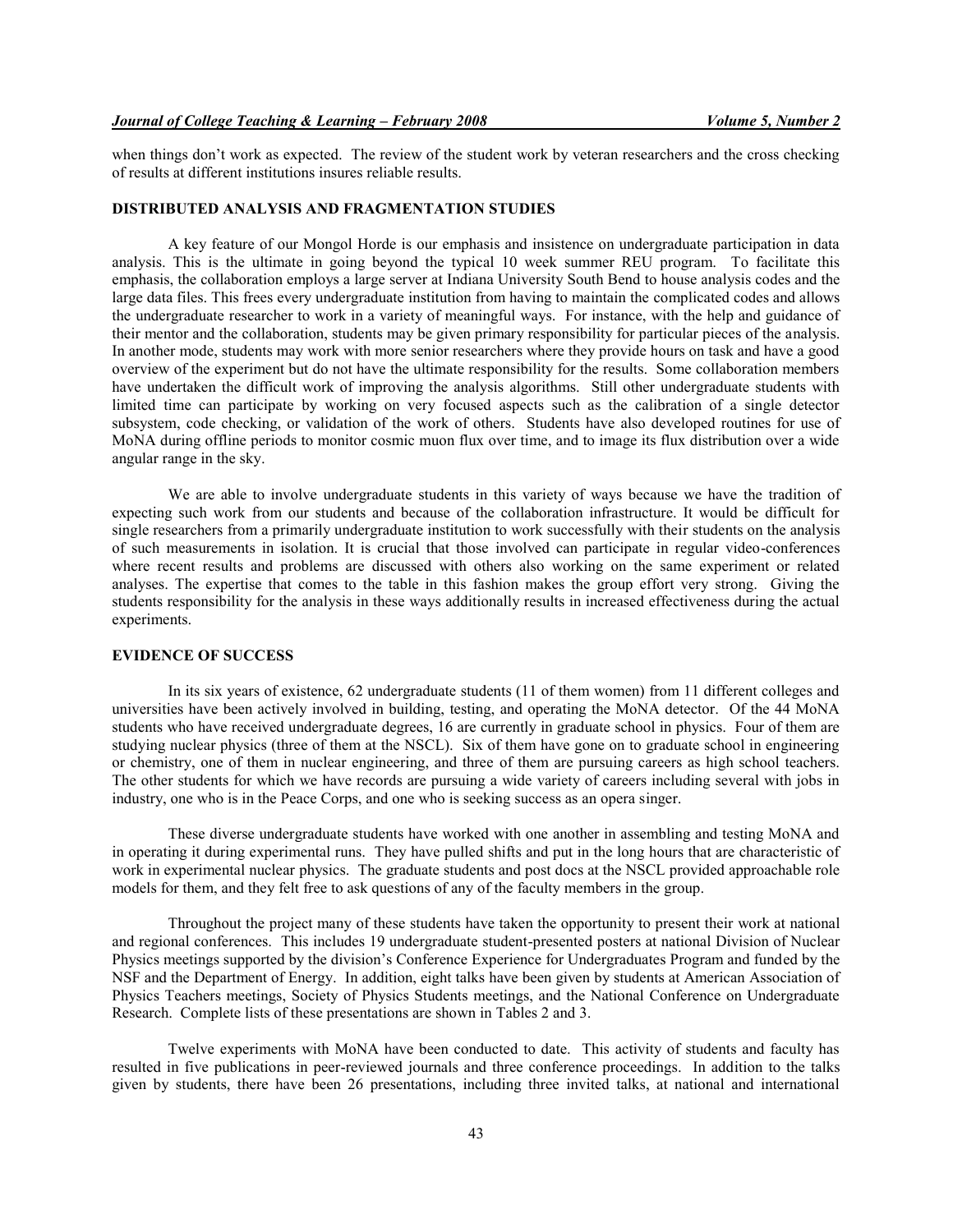conferences. Faculty have also given 14 seminars and colloquia. The endeavor has been very successful in attracting external support. In addition to the nine NSF grants received to construct MoNA and the grant from the Research Excellence Fund of Michigan that supported the video conferencing project, seven collaborating faculty hold current NSF grants to support their MoNA related research activity. Details of all publication, presentation, and grant activities are available at the MoNA web page (MoNA, 2007).

| Meeting                                     | <b>Title of Poster</b>                                                    |
|---------------------------------------------|---------------------------------------------------------------------------|
| 2002 Fall Meeting in East Lansing, Michigan | Veto Detectors for the Micro-Modular Neutron Array                        |
|                                             | First Radioactive Beam Experiment with the Modular Neutron                |
|                                             | Array MoNA                                                                |
|                                             | Neutron Testing of the Micro-Modular Neutron Array                        |
|                                             | Cosmic Ray Testing of the Micro-Modular Neutron Array                     |
|                                             | The MoNA Project                                                          |
| 2003 Fall Meeting in Tucson, Arizona        | Calibration of the Modular Neutron Array (MoNA)                           |
|                                             | High Voltage Control of the Modular Neutron Array                         |
|                                             | Cosmic Rays in MoNA                                                       |
| 2004 Fall Meeting in Chicago, Illinois      | Determination of Position Resolution for the Modular Neutron              |
|                                             | Array Using Cosmic Rays                                                   |
|                                             | MoNA and Initial Measurements with <sup>7</sup> He Resonance              |
|                                             | Cosmic Muon Tracking with MoNA                                            |
|                                             | Calibration of the Modular Neutron Array                                  |
| 2005 Fall Meeting in Maui, Hawaii           | Tracking Single and Multiple Events in MoNA                               |
|                                             | MoNA Calibration and Neutron Tracking                                     |
| 2006 Fall Meeting in Nashville, Tennessee   | An Automated Relative Time Calibration for MoNA                           |
|                                             | Analysis of Kinematics and Decay Energy in the Breakup of <sup>7</sup> He |
|                                             | Calibration of the Thick and Thin Scintillators for the NSCL/FSU          |
|                                             | Sweeper Magnet System                                                     |
|                                             | Cosmic Muon Flux Variations Using the Modular Neutron Array               |
|                                             | Neutron Multiplicity Discrimination in MoNA                               |

#### **Table 2: Undergraduate Posters at National Division of Nuclear Physics meetings**

#### **Table 3: Student talks on aspects of the MoNA detector**

| Meeting                                                 | <b>Title of Talk</b>                                             |
|---------------------------------------------------------|------------------------------------------------------------------|
| Illinois Section of the American Association of Physics | The MoNA Project                                                 |
| Teachers, 2002 Fall Meeting in Decatur, Illinois        |                                                                  |
| Minnesota Area Association of Physics Teachers, 2002    | The MoNA Project                                                 |
| Fall Meeting in Morris Minnesota                        |                                                                  |
| Indiana Section of the American Association of Physics  | Calibration of Organic Scintillator Bars for the Modular Neutron |
| Teachers, 2003 Fall Meeting in Bloomington, Indiana     | Detector Array                                                   |
|                                                         | Neutron Detection by the Modular Neutron Array (MoNA)            |
|                                                         | Experimental Developments along the Neutron Dripline             |
|                                                         |                                                                  |
| Society of Physics Students, Zone 9 2005 Fall Meeting   | Tracking Single and Multiple Neutron Events in the Modular       |
| in Milwaukee, Wisconsin                                 | Neutron Array                                                    |
| 2005 Joint Meeting of Argonne Symposium for             | Tracking Single and Multiple Neutron Events in the Modular       |
| Undergraduates in Science, Engineering and              | Neutron Array                                                    |
| Mathematics & the Central States Universities,          |                                                                  |
| Argonne, Illinois                                       |                                                                  |
| 20th National Conference on Undergraduate Research      | Tracking Single and Multiple Neutron Events in the Modular       |
| (2006), Asheville, North Carolina                       | Neutron Array                                                    |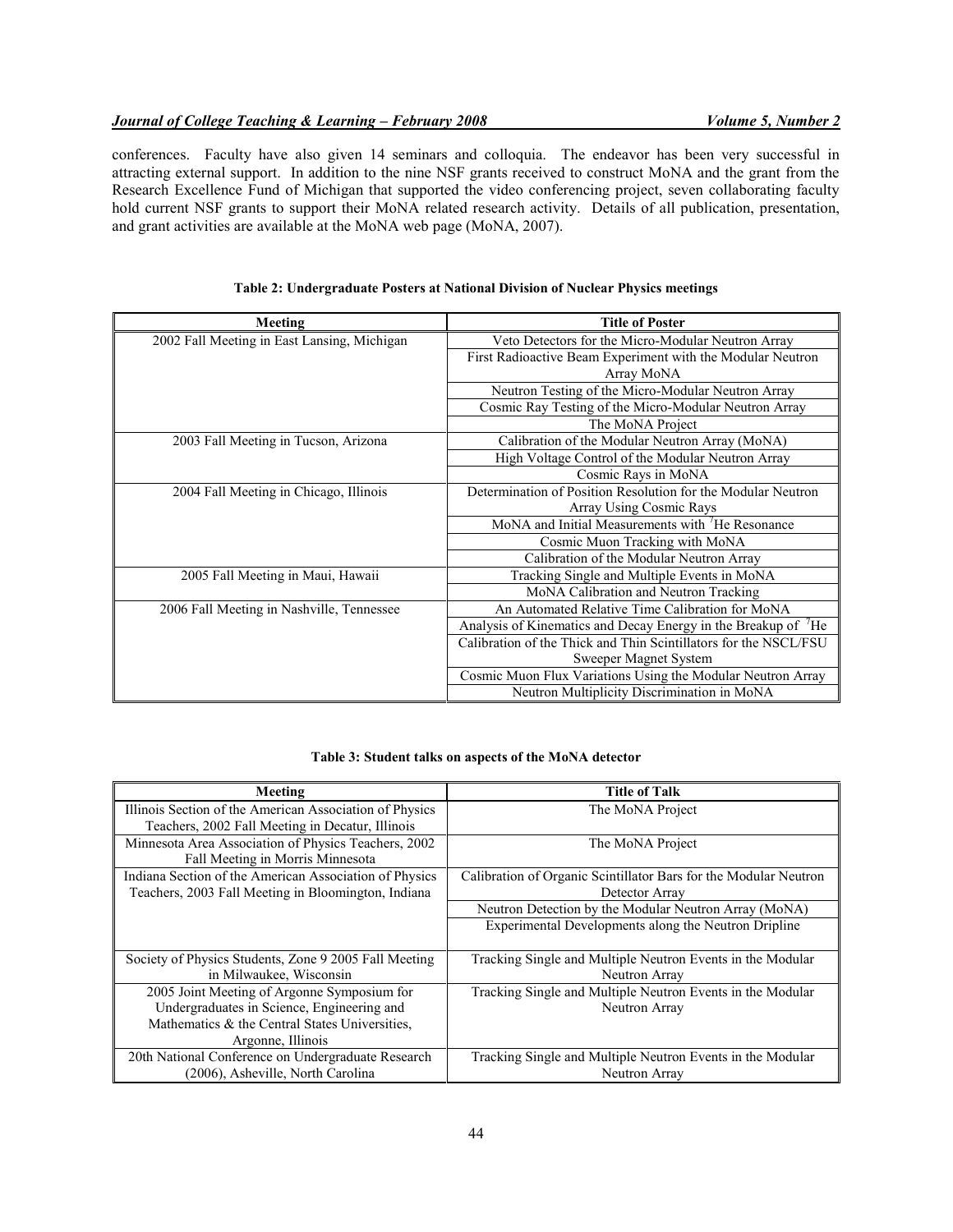# **CONCLUSION**

The diverse institutions of the MoNA collaboration have adopted a Mongol Horde model to involve undergraduate students in experimental nuclear physics and the results have been beneficial to all parties involved. The students are involved in cutting-edge science at the front line. The faculty and undergraduate researchers are never isolated as they work. There is a great deal of help dealing with problems, planning for the future, and understanding the results. The NSCL is a premier laboratory in nuclear physics and beam time is in high demand. There are tremendous opportunities for the undergraduates to work on problems that they would not normally see and to become integrated into the bigger research society early in their careers. The undergraduates participate in the weekly video conferences and the annual planning meeting where they see all the hard work that goes into planning and problem solving. The support structure to insure the work is carried to completion extends far beyond the single local faculty researcher.

The approach has major advantages for the user facility. By involving the undergraduate physics majors, the larger universities have the opportunity to recruit talented students as graduate students or technicians. The publicity generated by the project at the individual universities often makes local newspapers and presents the user facility as a partner with the local institutions. Finally, the user facility earns a great good will for the undergraduate institutions actually doing the work.

The advantages for the undergraduate institutions are equally obvious. Faculty and students are actively involved in research and in contact with the larger physics community. Students particularly enjoy interacting with students and faculty members from the other institutions. The work is visible on campus and helps attract other students to physics. The visibility makes obtaining local funding much easier. Physics faculty members have the opportunity to visit the user facility and to take sabbatical leaves there.

By far, the greatest benefit of our Mongol Horde approach is that it fosters in the students an enthusiasm and interest in continuing their education past their undergraduate studies. Furthermore, our students are extremely well prepared for the research expectations and experimental rigors required of graduate students. They have mastered many fundamental research skills and understand the problem solving process that is essential to carry research through to a conclusion.

This Mongol Horde model and the collaboration has been a success because of the commitment of all, including the university-based members, to see that the undergraduates are involved at a level that is appropriate and challenging. The university members are amenable to this because they have confidence in the faculty mentors to see that the students are kept on track but they also gain because more science gets done. Our Mongol Horde makes real contributions to physics by working in small groups on a major problem. We certainly need Guerrilla Puzzling in undergraduate research, but we also should sustain Mongol Hordes so that undergraduates have the opportunity to participate in cutting-edge, main stream research at large facilities.

#### **ACKNOWLEDGEMENTS**

We would like to thank over 60 undergraduate students involved in the collaboration for their contributions to this work. Financial support from the National Science Foundation under grant numbers PHY0354920, PHY0456463, PHY0502010, PHY0555439, PHY0555445, PHY0555488, PHY0606007 and the Research Excellence Fund of Michigan is gratefully acknowledged.

# **REFREENCES**

- 1. Baumann, T., et al. (2005). Construction of a modular large-area neutron detector for the NSCL. *Nuclear Instruments and Methods*, A543, 517.
- 2. Baumann, T., et al. (2003). Using passive converters to enhance detection efficiency of 100-MeV neutrons. *Nuclear Instruments and Methods*, A505, 25.